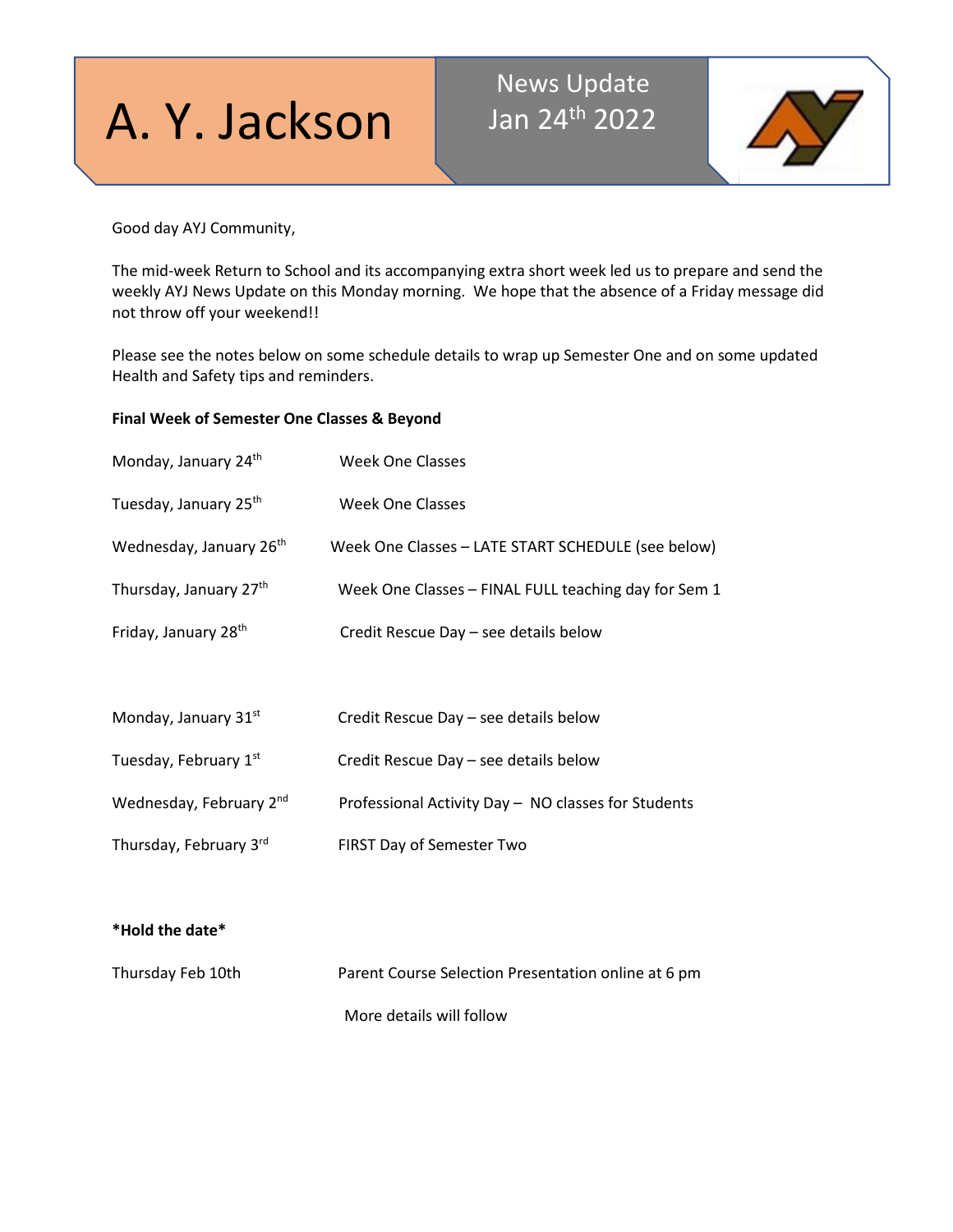# **Attendance Tracking Updates**

We currently have three types of learners:

- 1. Fully in-person students
- 2. Fully Virtual students as denoted by their HF designation since the beginning of the semester

There are to be NO CHANGES in how we account for the attendance of these students.

3. Short Term Virtual Students – as identified by their inclusion on the shared Google Sheet

ALL Short Term Virtual Students will be marked present on a daily basis. Teachers can update their participation twice per week (on Tuesdays and Thursdays) if it is deemed that the student did not meet participation criteria (again shared earlier)

# **COVID Related Absences**

We need to be able to report and account for students who are absent due to COVID reasons (positive case or self isolation). Such students MUST contact the main office, who will denote their expected absence on Trillium and we will direct them to the GoogleForm for inputting and to their teachers to make them aware. The attendance entry/remarks inputted by the main office will override any attendance updates at the classroom level.

# **Late Start Schedule – Wed Jan 26th, 8:45am to 9:30am**

The late start schedule for the day will be:

| $9:45$ am           | <b>Student Entry</b> |
|---------------------|----------------------|
| 10:00am             | Period One           |
| 12:00 <sub>pm</sub> | LUNCH                |
| 12:45pm             | Period Two           |
| 2:45 <sub>pm</sub>  | Class Dismissed      |

# **Credit Rescue Days**

Please note that students must follow their Week One/Week Two Schedules for ALL IN-PERSON Credit Recovery with their teachers.

We are NOT to mix students from different cohorts in our credit rescue environments.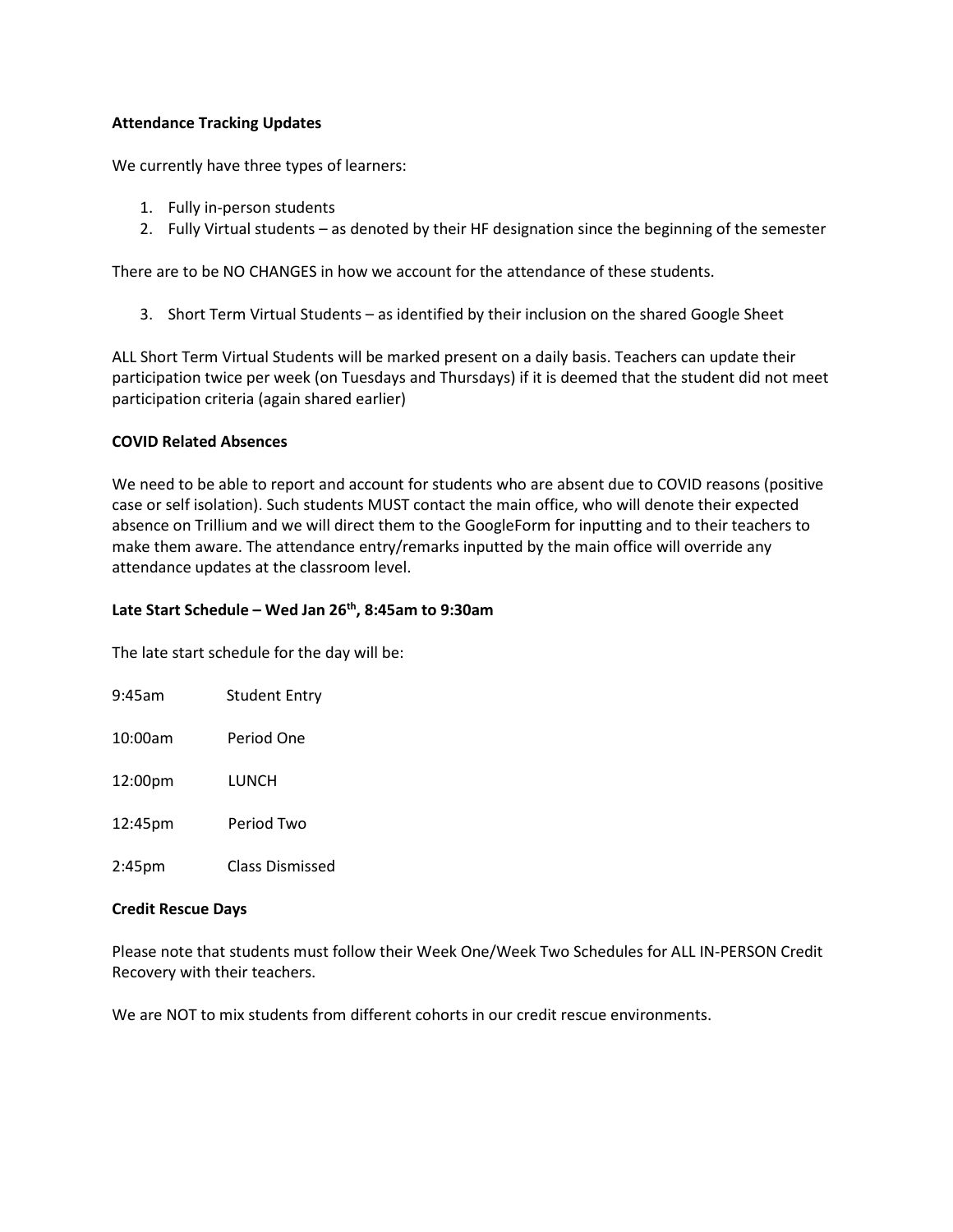# **Friday, January 28th**

| 8:45am             | <b>Student Entry</b>               |
|--------------------|------------------------------------|
| 9:00am             | Week One Period One Credit Rescue* |
| 11:30am            | LUNCH                              |
| 12:15pm            | Week One Period Two Credit Rescue* |
| 2:45 <sub>pm</sub> | Dismissal                          |

\*Staff may meet with Week Two students REMOTELY at any mutually agreed upon time during the school day.

# **Monday, January 31st**

| 8:45am             | <b>Student Entry</b>               |
|--------------------|------------------------------------|
| 9:00am             | Week Two Period One Credit Rescue* |
| 11:30am            | LUNCH                              |
| 12:15pm            | Week Two Period Two Credit Rescue* |
| 2:45 <sub>pm</sub> | Dismissal                          |

\*Staff may meet with Week One students REMOTELY at any mutually agreed upon time during the school day.

# **Tuesday, February 1st**

| 8:45am             | <b>Student Entry</b>               |
|--------------------|------------------------------------|
| 9:00am             | Week Two Period One Credit Rescue* |
| 11:30am            | LUNCH                              |
| 12:15pm            | Week Two Period Two Credit Rescue* |
| 2:45 <sub>pm</sub> | Dismissal                          |

\*Staff may meet with Week One students **REMOTELY** at any mutually agreed upon time during the school day.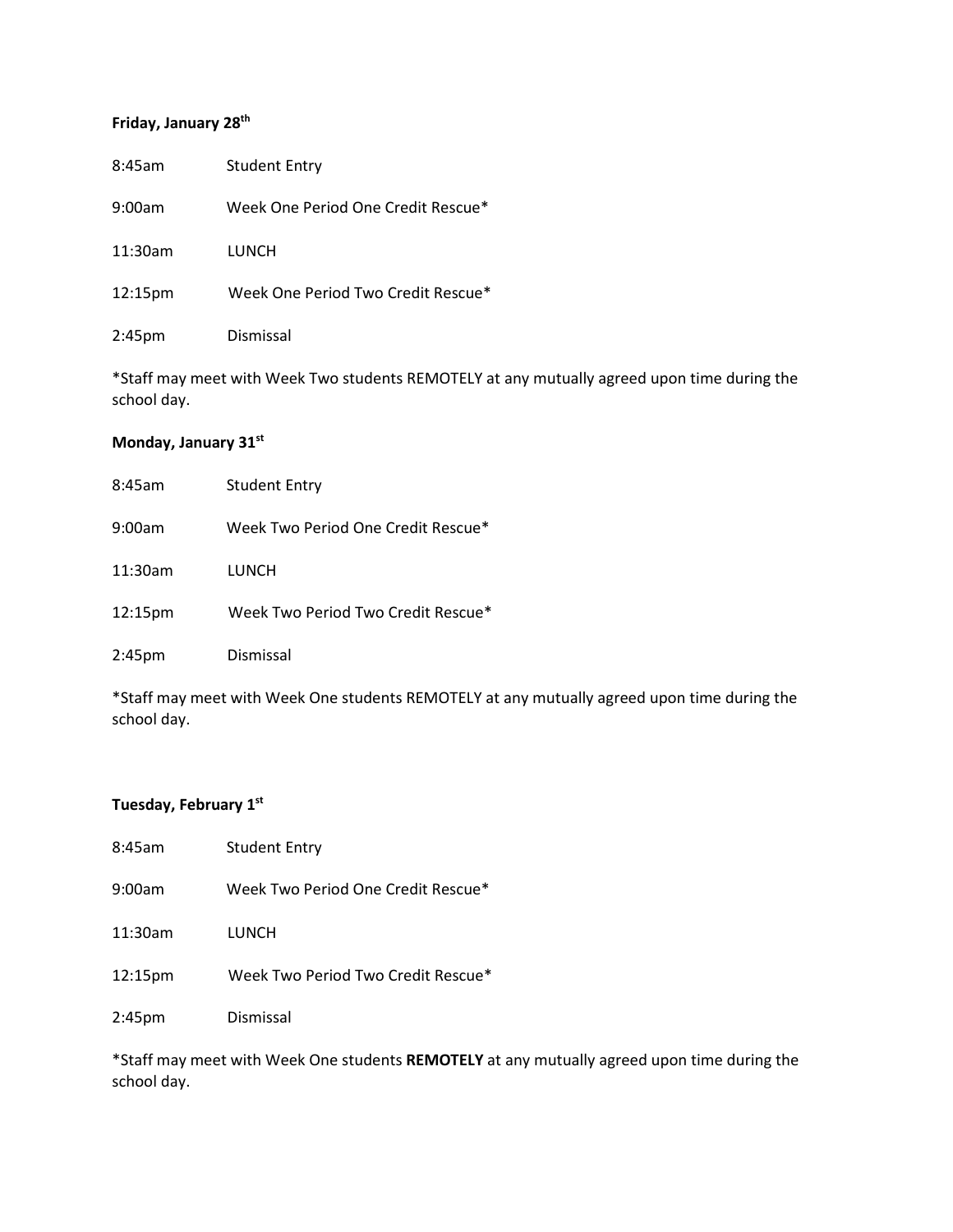# **AYJ Good News Item**

The Centre of Excellence for Black Student Achievement in partnership with Ivey Business School at Western University, Schulich School of Business at York University, and Smith School of Business at Queen's University have collaborated to support Black high school students in their consideration of Business as an academic and career pathway.

Two of AYJ's students were selected to participate in the above initiative. They will have the opportunity to:

- Participate in monthly sessions facilitated by Black-identifying students, alumni and professionals in the field of business.
- Develop knowledge and transferable skills that will prepare them to apply for 2022 summer internships within the business field;
- Develop community and a sense of belonging;
- Participate in campus visits and tours (when permitted) and receive supports to enroll in and attend post secondary institutions.

# **Health and Safety**

The TDSB and AYJ are committed to ensure the safest possible environments for our students and staff on a daily basis.

From the availability of PPE for both staff and students to various system and local strategies that we have put in place, the TDSB and AYJ (under the guidance of Toronto Public Health) are committed to ensure the safest possible environments for our students and staff.

Below are some links and resources which reinforce this commitment and provide information for optimal safety.

# **Here are some written instructions for the N95 Masks**

[https://www.tdsb.on.ca//Portals/0/docs/Non%20Fit%20Tested%20N95%20InstuctionsFINAL\(1\).pdf](http://track.spe.schoolmessenger.com/f/a/o43EzKZmiPzknNM0Vt_t2Q%7E%7E/AAAAAQA%7E/RgRjz9bkP0RYaHR0cHM6Ly93d3cudGRzYi5vbi5jYS9Qb3J0YWxzLzAvZG9jcy9Ob24lMjBGaXQlMjBUZXN0ZWQlMjBOOTUlMjBJbnN0dWN0aW9uc0ZJTkFMKDEpLnBkZlcHc2Nob29sbUIKYelko-5hVba561IWa2FyaW0uc3VraHVAdGRzYi5vbi5jYVgEAAAAAg%7E%7E)

# **Donning an N95 Mask – How to video:**

Putting on Cone N95 Respirator

Step-by-step demonstration of how to properly put on the cone N95 respirator.

[https://www.publichealthontario.ca/en/videos/ipac-n95respirator-cone-on](http://track.spe.schoolmessenger.com/f/a/u2YJ0e5n_So9vOK5GhY7Iw%7E%7E/AAAAAQA%7E/RgRjz9bkP0RHaHR0cHM6Ly93d3cucHVibGljaGVhbHRob250YXJpby5jYS9lbi92aWRlb3MvaXBhYy1uOTVyZXNwaXJhdG9yLWNvbmUtb25XB3NjaG9vbG1CCmHpZKPuYVW2uetSFmthcmltLnN1a2h1QHRkc2Iub24uY2FYBAAAAAI%7E)